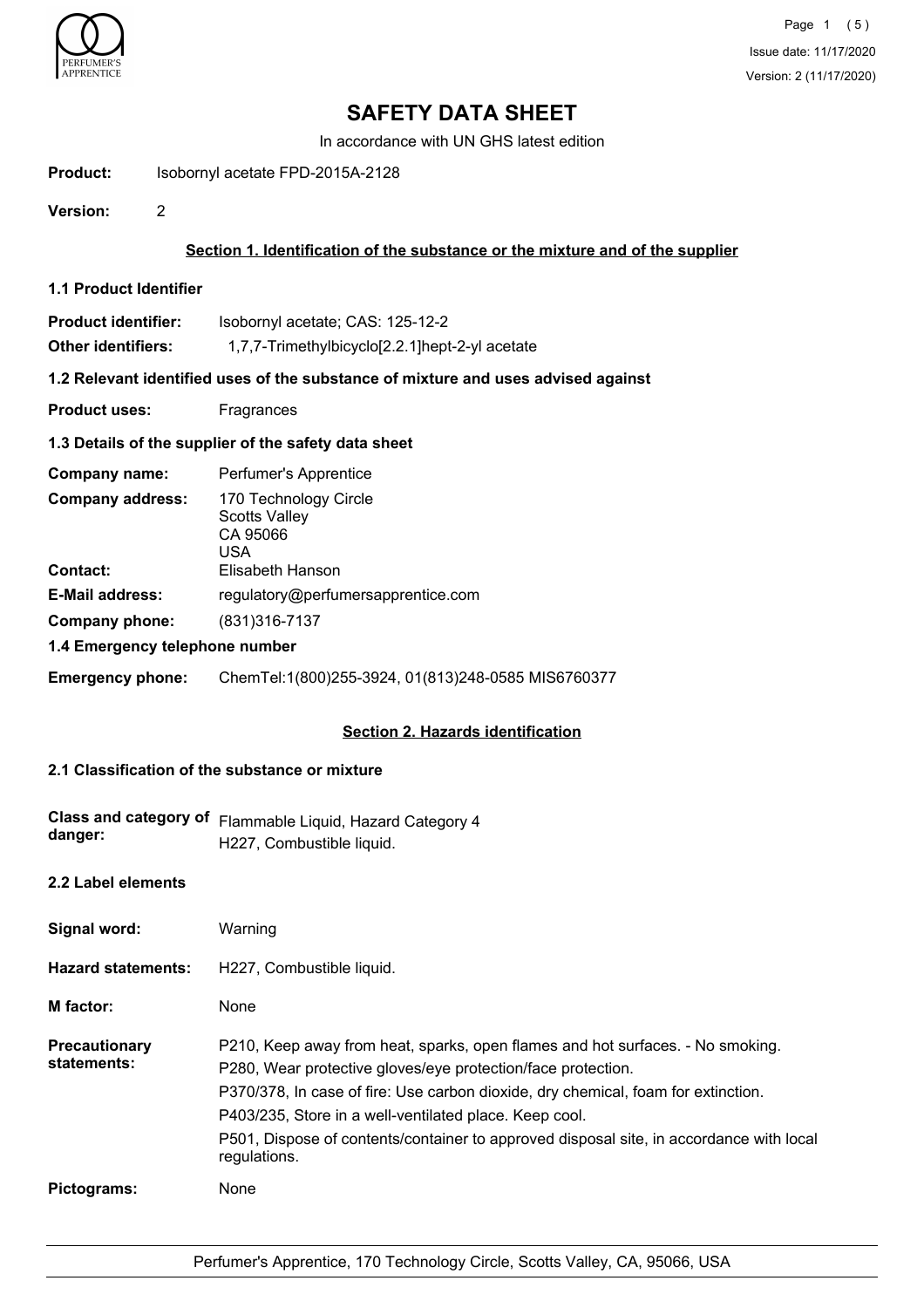

# **SAFETY DATA SHEET**

In accordance with UN GHS latest edition

| Product: |  | Isobornyl acetate FPD-2015A-2128 |  |
|----------|--|----------------------------------|--|
|          |  |                                  |  |

**Version:** 2

**Other hazards:** None

### **Section 3. Composition / information on ingredients**

**3.1 Substances**

**Product identifier:** Isobornyl acetate; CAS: 125-12-2

# **Section 4. First-aid measures**

#### **4.1 Description of first aid measures**

| Inhalation:           | Remove from exposure site to fresh air, keep at rest, and obtain medical attention.                            |
|-----------------------|----------------------------------------------------------------------------------------------------------------|
| Eye exposure:         | Flush immediately with water for at least 15 minutes. Contact physician if symptoms persist.                   |
| <b>Skin exposure:</b> | Remove contaminated clothes. Wash thoroughly with soap and water. Contact physician if<br>irritation persists. |
| Ingestion:            | Rinse mouth with water and obtain medical attention.                                                           |

#### **4.2 Most important symptoms and effects, both acute and delayed**

None expected, see Section 4.1 for further information.

### **4.3 Indication of any immediate medical attention and special treatment needed**

None expected, see Section 4.1 for further information.

### **SECTION 5: Firefighting measures**

### **5.1 Extinguishing media**

Suitable media: Carbon dioxide, Dry chemical, Foam.

### **5.2 Special hazards arising from the substance or mixture**

In case of fire, may be liberated: Carbon monoxide, Unidentified organic compounds.

#### **5.3 Advice for fire fighters:**

In case of insufficient ventilation, wear suitable respiratory equipment.

### **Section 6. Accidental release measures**

## **6.1 Personal precautions, protective equipment and emergency procedures:**

Avoid inhalation. Avoid contact with skin and eyes. See protective measures under Section 7 and 8.

### **6.2 Environmental precautions:**

Keep away from drains, surface and ground water, and soil.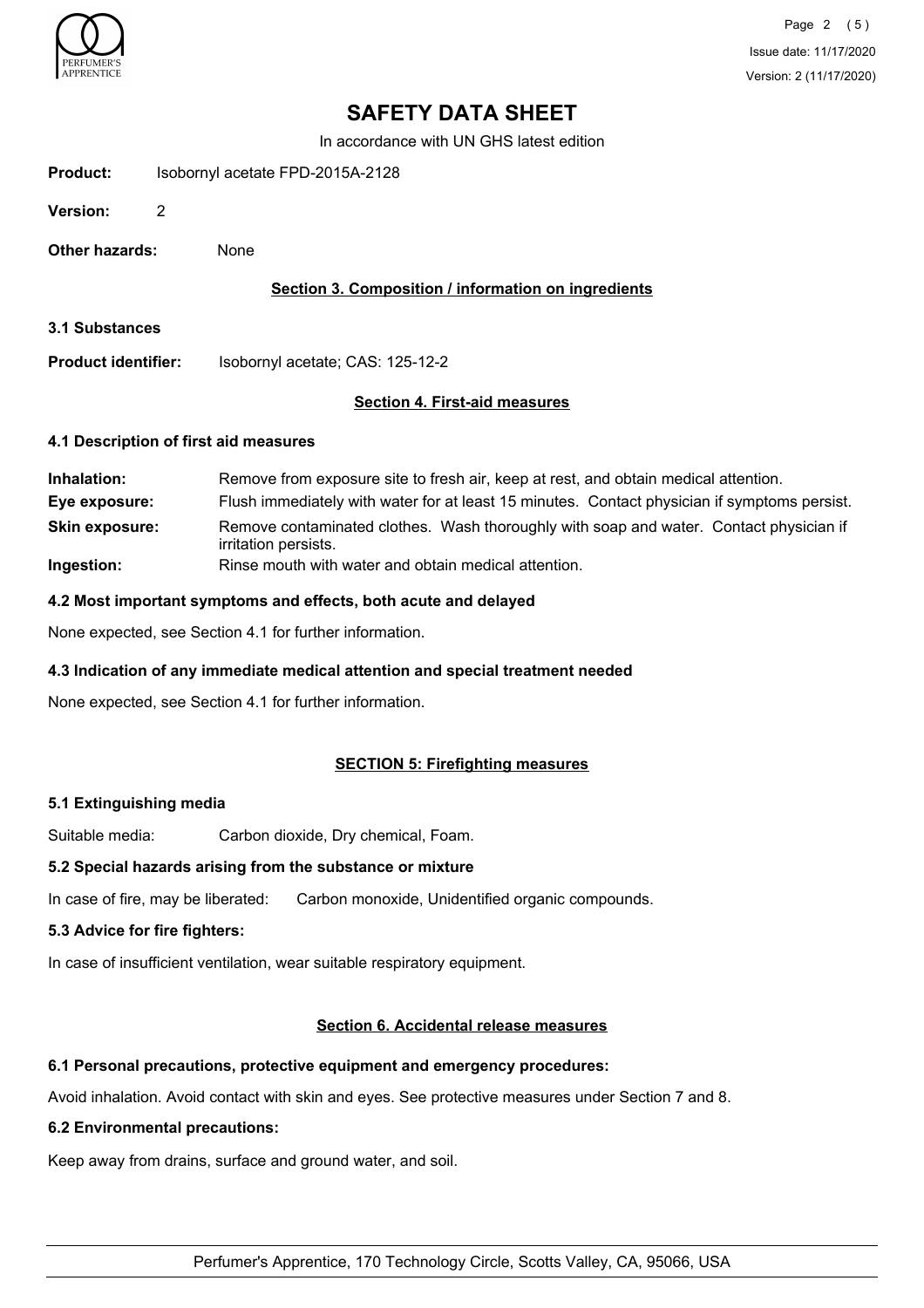

# **SAFETY DATA SHEET**

In accordance with UN GHS latest edition

**Product:** Isobornyl acetate FPD-2015A-2128

**Version:** 2

### **6.3 Methods and material for containment and cleaning up:**

Remove ignition sources. Provide adequate ventilation. Avoid excessive inhalation of vapours. Contain spillage immediately by use of sand or inert powder. Dispose of according to local regulations.

#### **6.4 Reference to other sections:**

Also refer to sections 8 and 13.

### **Section 7. Handling and storage**

### **7.1 Precautions for safe handling:**

Keep away from heat, sparks, open flames and hot surfaces. - No smoking. Use personal protective equipment as required. Use in accordance with good manufacturing and industrial hygiene practices. Use in areas with adequate ventilation Do not eat, drink or smoke when using this product.

### **7.2 Conditions for safe storage, including any incompatibilities:**

Store in a well-ventilated place. Keep container tightly closed. Keep cool. Ground/bond container and receiving equipment. Use explosion-proof electrical, ventilating and lighting equipment. Use only non-sparking tools. Take precautionary measures against static discharge.

#### **7.3 Specific end use(s):**

Fragrances: Use in accordance with good manufacturing and industrial hygiene practices.

### **Section 8. Exposure controls/personal protection**

### **8.1 Control parameters**

Workplace exposure limits: Not Applicable

### **8.2 Exposure Controls**

### **Eye / Skin Protection**

Wear protective gloves/eye protection/face protection

### **Respiratory Protection**

Under normal conditions of use and where adequate ventilation is available to prevent build up of excessive vapour, this material should not require special engineering controls. However, in conditions of high or prolonged use, or high temperature or other conditions which increase exposure, the following engineering controls can be used to minimise exposure to personnel: a) Increase ventilation of the area with local exhaust ventilation. b) Personnel can use an approved, appropriately fitted respirator with organic vapour cartridge or canisters and particulate filters. c) Use closed systems for transferring and processing this material.

Also refer to Sections 2 and 7.

### **Section 9. Physical and chemical properties**

### **9.1 Information on basic physical and chemical properties**

| Appearance: | Not determined |
|-------------|----------------|
| Odour:      | Not determined |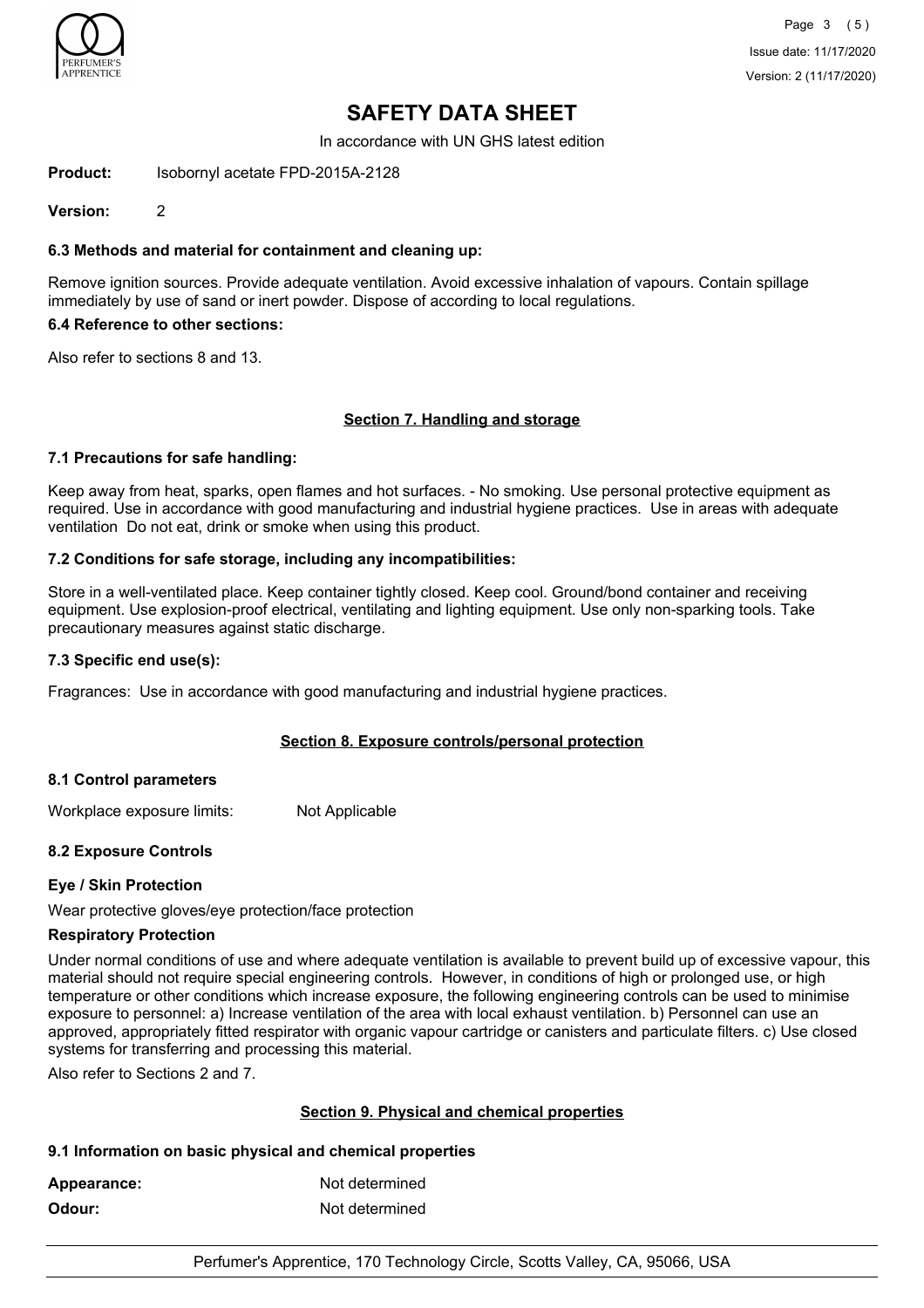

Page 4 (5) Issue date: 11/17/2020 Version: 2 (11/17/2020)

# **SAFETY DATA SHEET**

In accordance with UN GHS latest edition

| Product: | Isobornyl acetate FPD-2015A-2128 |
|----------|----------------------------------|
| Version: | 2                                |
|          |                                  |

| pH:                            | Not determined |
|--------------------------------|----------------|
| Initial boiling point / range: | Not determined |
| Flash point:                   | 89 °C          |
| Vapour pressure:               | Not determined |
| <b>Relative density:</b>       | Not determined |
| Solubility(ies):               | Not determined |
| 9.2 Other information:         | None available |

### **Section 10. Stability and reactivity**

#### **10.1 Reactivity:**

Presents no significant reactivity hazard, by itself or in contact with water.

#### **10.2 Chemical stability:**

Good stability under normal storage conditions.

#### **10.3 Possibility of hazardous reactions:**

Not expected under normal conditions of use.

#### **10.4 Conditions to avoid:**

Avoid extreme heat.

#### **10.5 Incompatible materials:**

Avoid contact with strong acids, alkalis or oxidising agents.

## **10.6 Hazardous decomposition products:**

Not expected.

## **Section 11. Toxicological information**

### **11.1 Information on toxicological effects**

This material does not meet the criteria for classification for health hazards under UN GHS.

| <b>Assumed Toxicity Value (LD50 or ATE) for Acute Oral Toxicity:</b>       | Not Applicable |
|----------------------------------------------------------------------------|----------------|
| <b>Assumed Toxicity Value (LD50 or ATE) for Acute Dermal Toxicity:</b>     | Not Applicable |
| <b>Assumed Toxicity Value (LC50 or ATE) for Acute Inhalation Toxicity:</b> | Not Available  |
| <b>Inhalation Route:</b>                                                   | Not Available  |

Refer to Section 2 for additional information.

### **Section 12. Ecological information**

| 12.1 Toxicity:                      | Not available |
|-------------------------------------|---------------|
| 12.2 Persistence and degradability: | Not available |